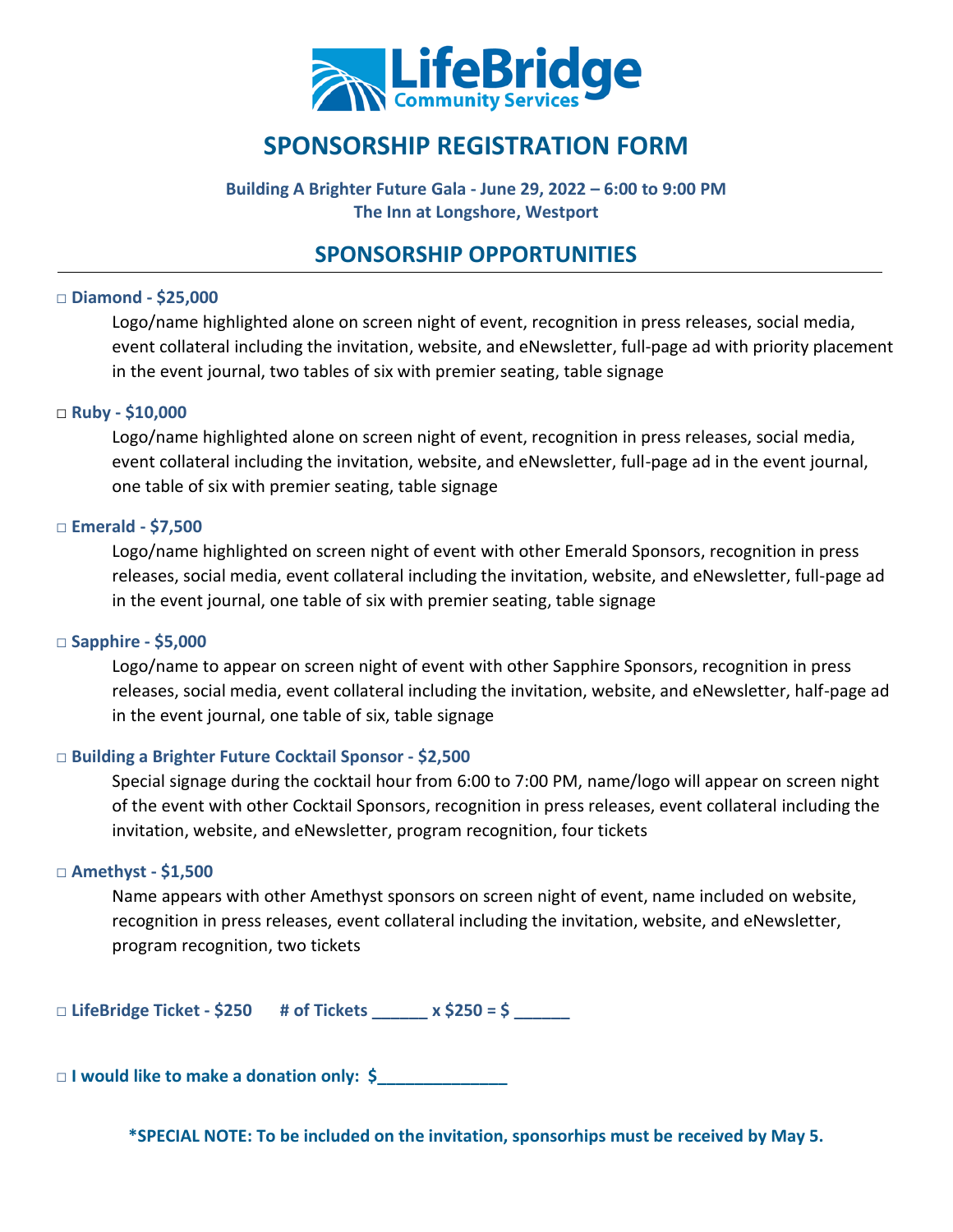

## **2022 BUILDING A BRIGHTER FUTURE JOURNAL OPPORTUNITIES**

A commemorative journal will recognize our honorees, sponsors and supporters and highlight the important work of LifeBridge. The journal will be  $8\frac{1}{2} \times 5\frac{1}{2}$ , vertical, and full color.

### **PLEASE CONSIDER PURCHASING AN AD**

- □ Back Cover \$1,000 8  $\frac{1}{2}$  x 5  $\frac{1}{2}$  bleed acceptable
- □ Inside Front Cover \$750 Reserved
- □ Inside Back Cover \$750  $-$  8 ½ x 5 ½ bleed acceptable
- □ Inside Full Page  $$500 8 \times 5 -$  no bleeds
- □ Inside Half Page  $$250 4 \times 5 -$  no bleeds horizontal

**Artwork must be submitted to lgoertz@lifebridgect.org no later than Wednesday, June 1. Acceptable file types are JPEG, PDF, and PNG.**

**Questions should be directed to:**

**Lori Goertz 203-368-5581 lgoertz@lifebridgect.org**

## **THANK YOU FOR SUPPORTING LIFEBRIDGE COMMUNITY SERVICES**